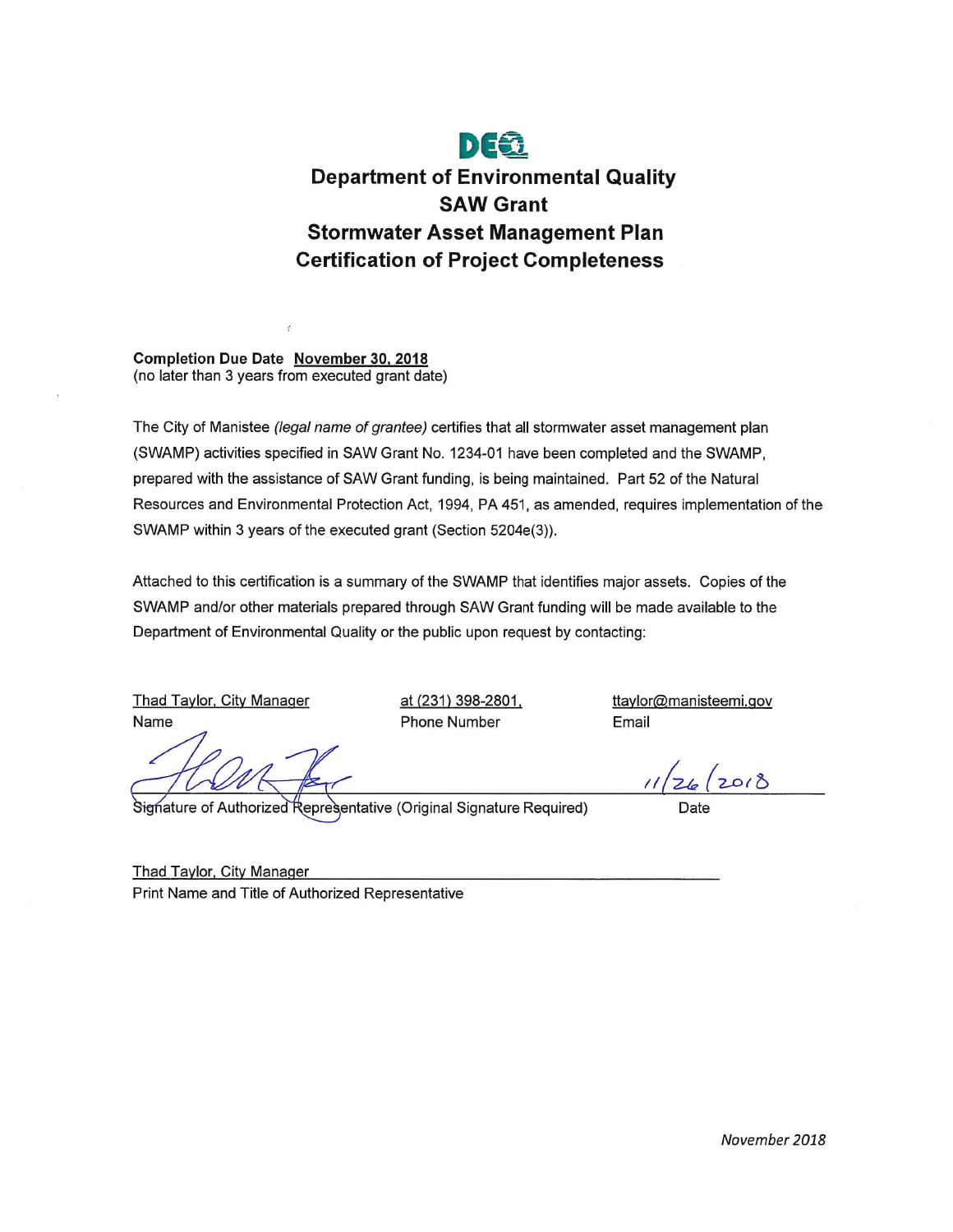# **CITY OF MANISTEE SAW Grant Project No. 1234-01**

#### **EXECUTIVE SUMMARY**

- **Prepared by: SPICER GROUP, INC.** 302 River Street Manistee, MI 49660
- **Owner: CITY OF MANISTEE**  70 Maple Street Manistee, MI 49660 (231) 398-2801 Thad Taylor, City Manager

On November 5, 2015, the City of Manistee entered into an agreement with the Michigan Finance Authority for grant funds issued under Public Act No. 511 of 2012 for the *Stormwater, Asset Management, and Wastewater (SAW)* program. The City received the follow grants:

| Stormwater Asset Management Plan (SWAMP) – 75% Grant*   | \$590,000   |
|---------------------------------------------------------|-------------|
| Wastewater Asset Management Plan (SWAMP) – 100% Grant** | \$1,315,000 |
| Eligible Cost Subtotal                                  | \$1,905,000 |
| LESS Local Match                                        | (\$147,500) |
| <b>Total Grant Amount</b>                               | \$1,757,500 |

\*25% match for grants over \$1,00,000

\*\*Disadvantaged for Wastewater Asset Management Plan; no local match required

The Asset Management Plans (AMPs) needed to be completed within three years of the date of agreement; November 2018.

Each AMP has the following key components:

- Asset Inventory and Condition Assessment
- Level of Service Determination
- Critical Assets (Risk)
- Revenue Structure
- Capital Improvement Plan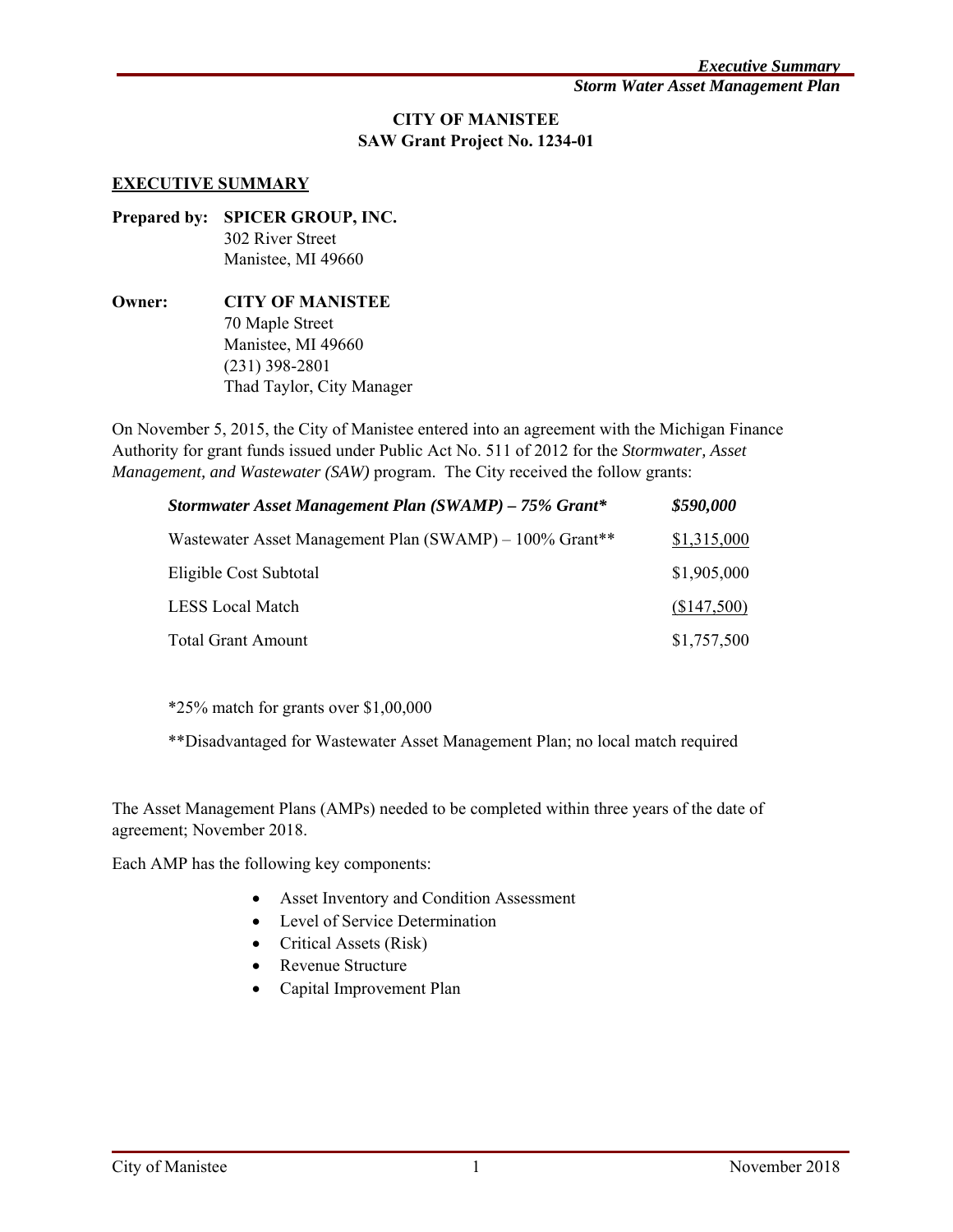### **Part 1: Asset Inventory and Condition Assessment**

For the City's storm water collection system, Spicer Group, Inc. completed LiDAR survey of the entire City. The survey information, in conjunction with City as-builts, was utilized to develop a comprehensive Geographic Information System (GIS) including all storm water assets (manholes, catch basins, stormwater outfalls, etc.). From the G/IS, as-built plans, pipe/manhole condition ratings, materials, year installed, inspection records, CCTV video inspections, ownership information etc. can be accessed. This information can also be queried to provide specific lists and maps and updated easily when future improvements are made.

The GIS information is located on a new computer in City Hall and is a detailed "smart" mapping system with databases. The City is employing ArcMap software from ESRI as the backbone of the GIS system. The City is currently operating with ArcGIS Online from ESRI to access the information online. In addition, the City has purchased asset management software from Lucity and will be incorporating the GIS information from ESRI. Lucity will maintain all existing asset inventory and condition assessment records and will allow future records to be added for subsequent inspections of the assets. This system can be accessed and updated in the in the office via computer, or the field by City staff with new iPads supplied as part of the SAW grant project.

The City owned, and operated storm water collection system consists of approximately 24 miles of mainline storm sewer, and 7 miles of catch basin leads. The storm sewers range in diameter size from 6"- 66". The City has approximately 2080 structures consisting of manholes and catch basins. There are approximately 45 stormwater outlets in the City. The City's storm sewers discharge into Manistee Lake and Manistee River. Several of the City's storm sewers discharge into sewer systems owned by MDOT along US-31 before discharging in Manistee Lake and Manistee River. Ultimate stormwater discharge is to Lake Michigan.

Every storm sewer pipe and structure owned and operated by the City could not be investigated/inventoried due to budget constraints within the SAW. Emphasis was placed on performing condition assessments for the mainline sewers and mainline manholes. Catch basin structures and their associated leads (pipes) will be evaluated in the future. The sewers which were investigated / inventoried are included in Table ES-1 below.

Plummer's Environmental Services (PES), located in Byron Center, MI completed a cleaning and televising program of approximately 15% (3.5 miles) of the City owned storm sewer pipes. Spicer Group performed a comprehensive inspection for the City's mainline stormwater manholes. The National Association of Sanitary Sewerage Companies (NASSCO) Manhole/Pipeline Assessment Certification Program (MACP/PACP) standards was used to identify and code defects and apply standardized grading/scoring to provide overall condition ratings of the stormwater assets. A summary table of the City's existing storm sewer pipes and those sewers which were assessed in the SAW Grant is included on Table ES-1 below.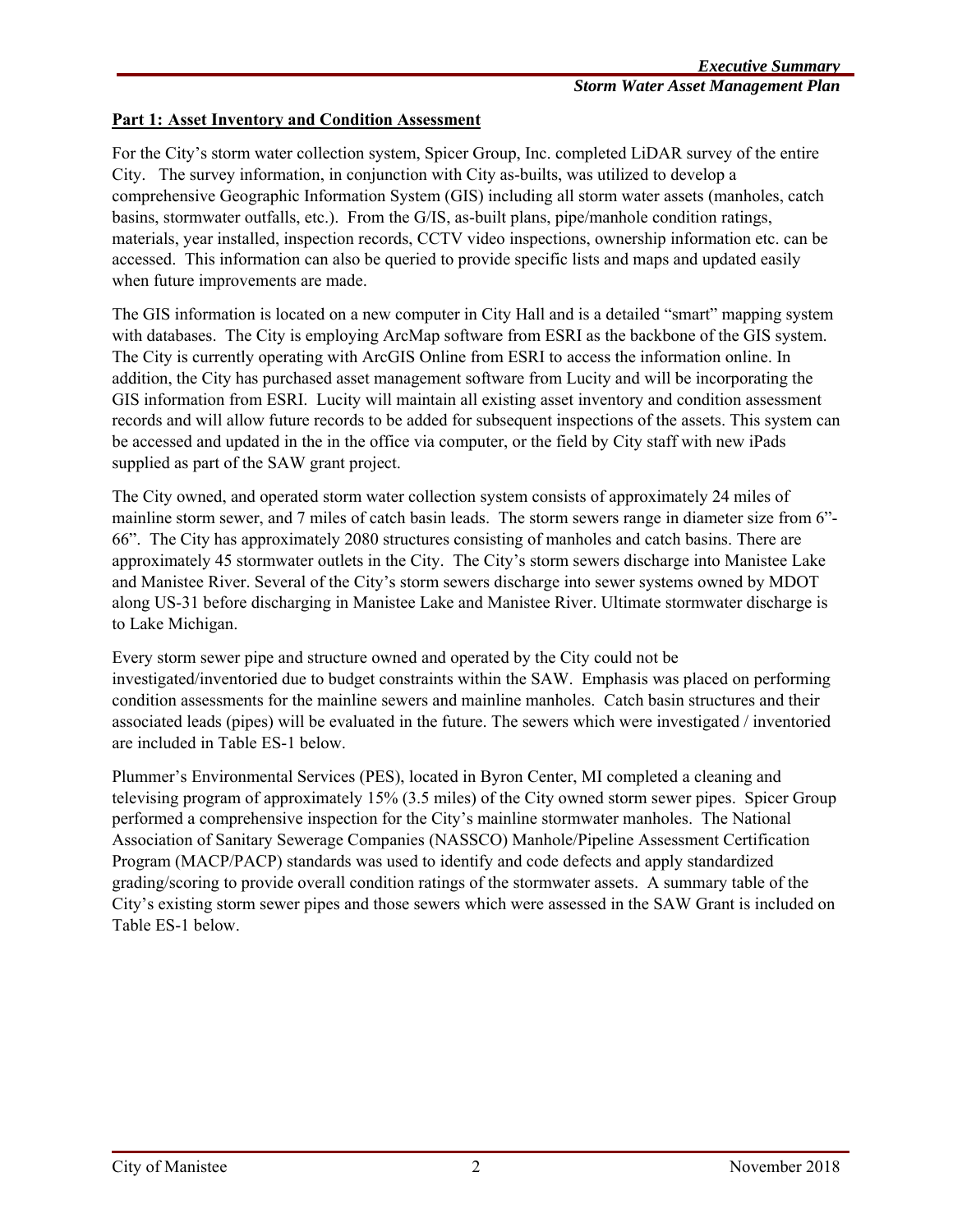# *Storm Water Asset Management Plan*

| <b>Diameter</b> | Total<br><b>Segments</b> | Total<br>Percentage | Total<br>Length(ft) | <b>Sewers</b><br>Televised<br>Number of<br><b>Segments</b> | <b>Sewers</b><br>Televised<br>Percentage of<br><b>Total Length by</b><br><b>Diameter</b> | <b>Sewers</b><br>Televised<br>Length (ft) |
|-----------------|--------------------------|---------------------|---------------------|------------------------------------------------------------|------------------------------------------------------------------------------------------|-------------------------------------------|
| 6"              | 3                        | 0.05%               | 52                  | $\theta$                                                   | $\theta$                                                                                 | $\boldsymbol{0}$                          |
| 8"              | 13                       | 1.5%                | 1,894               | $\mathbf{1}$                                               | 15.6%                                                                                    | 295                                       |
| 10"             | $\overline{7}$           | 1.4%                | 1,747               | $\overline{2}$                                             | 31.5%                                                                                    | 550                                       |
| 12"             | 240                      | 27.2%               | 34,077              | 14                                                         | 10.0%                                                                                    | 3,415                                     |
| 15"             | 98                       | 15.2%               | 19,032              | 9                                                          | 12.4%                                                                                    | 2,364                                     |
| 18"             | 101                      | 14.3%               | 17,905              | 13                                                         | 15.5%                                                                                    | 2,783                                     |
| 21"             | 6                        | 1.3%                | 1,609               | $\mathbf{1}$                                               | 9.7%                                                                                     | 155                                       |
| 24"             | 97                       | 12.8%               | 15,963              | 14                                                         | 20.7%                                                                                    | 3,308                                     |
| 27              | $\mathbf{1}$             | 0.3%                | 317                 | 1                                                          | 100%                                                                                     | 317                                       |
| 30"             | 21                       | 3.7%                | 4,709               | 7                                                          | 41.6%                                                                                    | 1,957                                     |
| 36"             | 42                       | 7.3%                | 9,074               | 3                                                          | 3.9%                                                                                     | 357                                       |
| 42              | 15                       | 3.0%                | 3,751               | 1                                                          | 9.4%                                                                                     | 352                                       |
| 48"             | 40                       | 7.9%                | 9,926               | 6                                                          | 20%                                                                                      | 1,985                                     |
| 54              | 13                       | 3.3%                | 4,177               | 1                                                          | 9.3%                                                                                     | 346                                       |
| 60              | 1                        | 0.05%               | 59                  | $\mathbf{0}$                                               | $\theta$                                                                                 | $\Omega$                                  |
| 66              | $\overline{2}$           | 0.7%                | 876                 | $\mathbf{0}$                                               | $\mathbf{0}$                                                                             | $\theta$                                  |
| <b>TOTAL</b>    | 700                      | 100.00%             | 125,169             | 73                                                         |                                                                                          | 18,184                                    |

*Table ES-1: City-Owned Storm Water Pipes by Diameter and Material*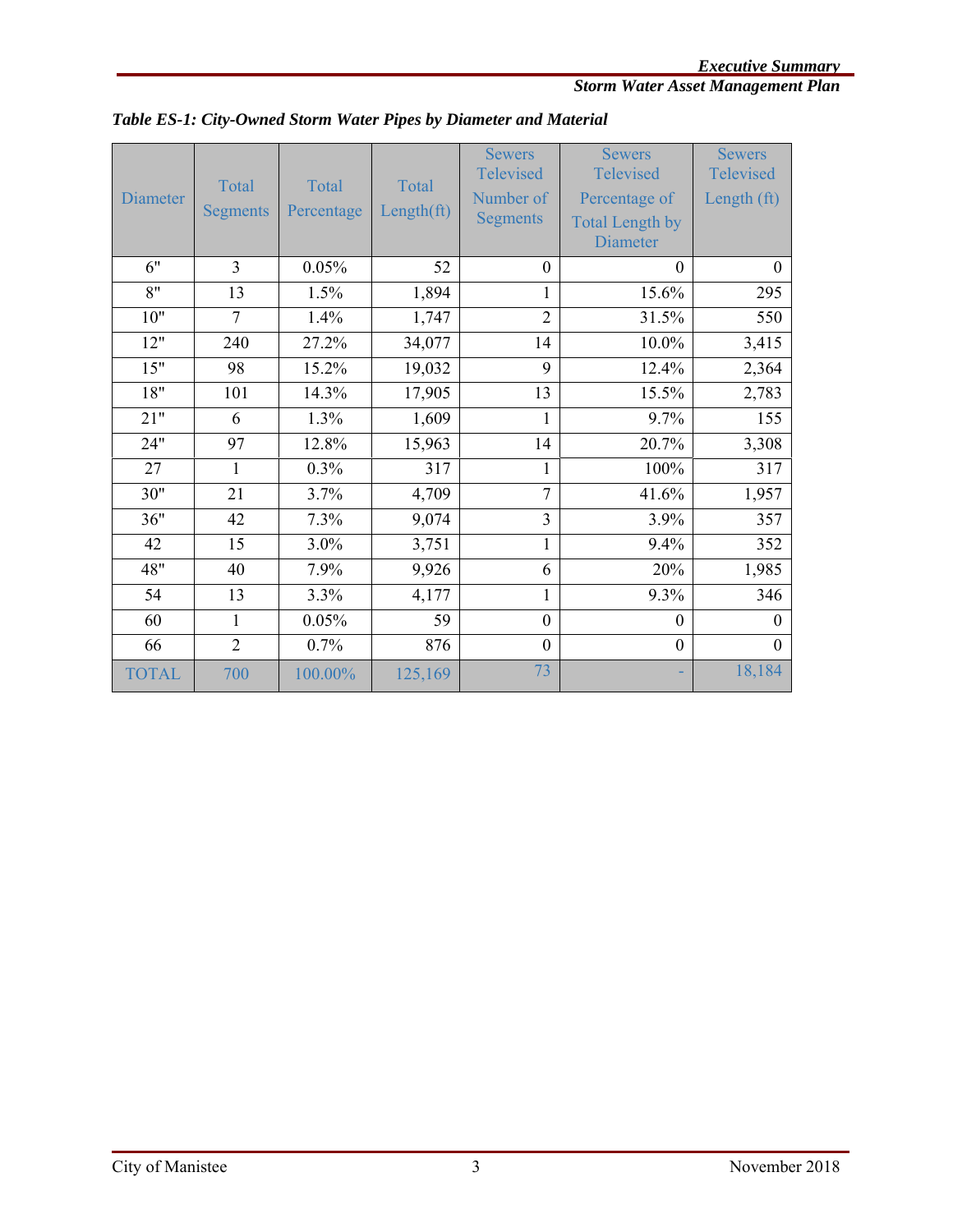## **Part 2: Level of Service (LOS)**

The next phase of the AMP is a Level of Service determination. What level of storm water service does the City want to provide to its residents? How are projects going to be prioritized and included in a CIP? What cost is the City willing to endure to provide that level of service? These are all questions that were discussed as a part of the overall asset management plan. The City's Level of Service Statement/Goals are as follows:

*The City of Manistee strives to maintain a basic storm water collection system that addresses the residents' wants and needs and upholds the local, State, and Federal regulatory requirements at a minimum cost to our residents.* 

### LOS - Basic Goals**:**

- 1. Operate and maintain the stormwater system to minimize flooding and property damage.
- 2. Review the condition of storm water assets as a part of other infrastructure construction projects.
- 3. Seek a funding source for operation & maintenance and repair/replacement of storm water assets.
- 4. Review the maintenance and capital improvement plans/projects annually to determine the lowest cost options for our residents.

#### Level of Service criteria includes the following categories:

- 1. "MINIMUM" Level of Service
	- Address resident complaints as they come in.
	- Rehabilitation to storm sewers or structures (manholes, catch basins) with isoloated structural deficiencies
- 2. "MEDIUM" Level of Service
	- Rehabilitation of storm sewers with significant structural and/or operations deficiencies involving trenchless rehabilitation (CIPP/CIPM Lining)
	- Replacement of existing storm sewers or structures which cannot be rehabilitated by trenchless means
- 3. "HIGH" Level of Service
	- Address areas in the City with historic flooding or drainage issues where current stormwater infrastructure exists
	- Address areas in the City with historic flooding or drainage issues where stormwater infrastructure does not exist
	- Increase capacity of existing stormwater infrastructure

Generally, the "high" level of service projects will have a higher construction/initial cost but would provide a better long-term or life cycle cost for the City. The "minimum" level of service projects would address the immediate concerns that residents bring to the City's attention as well as placing emphasis on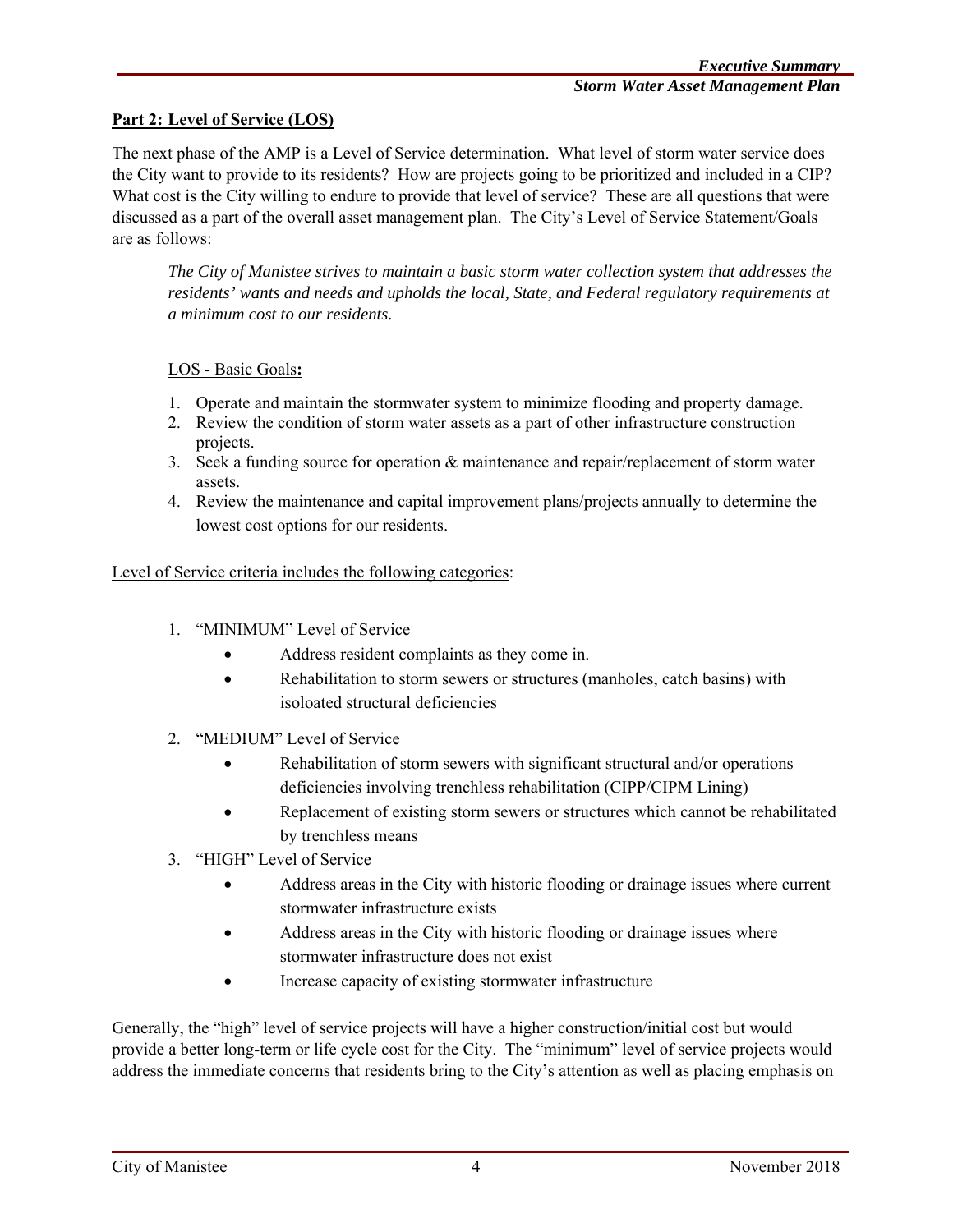the rehabilitating those structures and sewer pipes in need of limited repair that would generally be of a lower construction cost.

The City will deliberate the findings and recommendations from the SAW to solidify the desired Level of Service, based upon the criteria above. Since there is no real funding mechanism for stormwater assets currently, the City has been maintaining a *Minimum* Level of Service, due to financial constraints.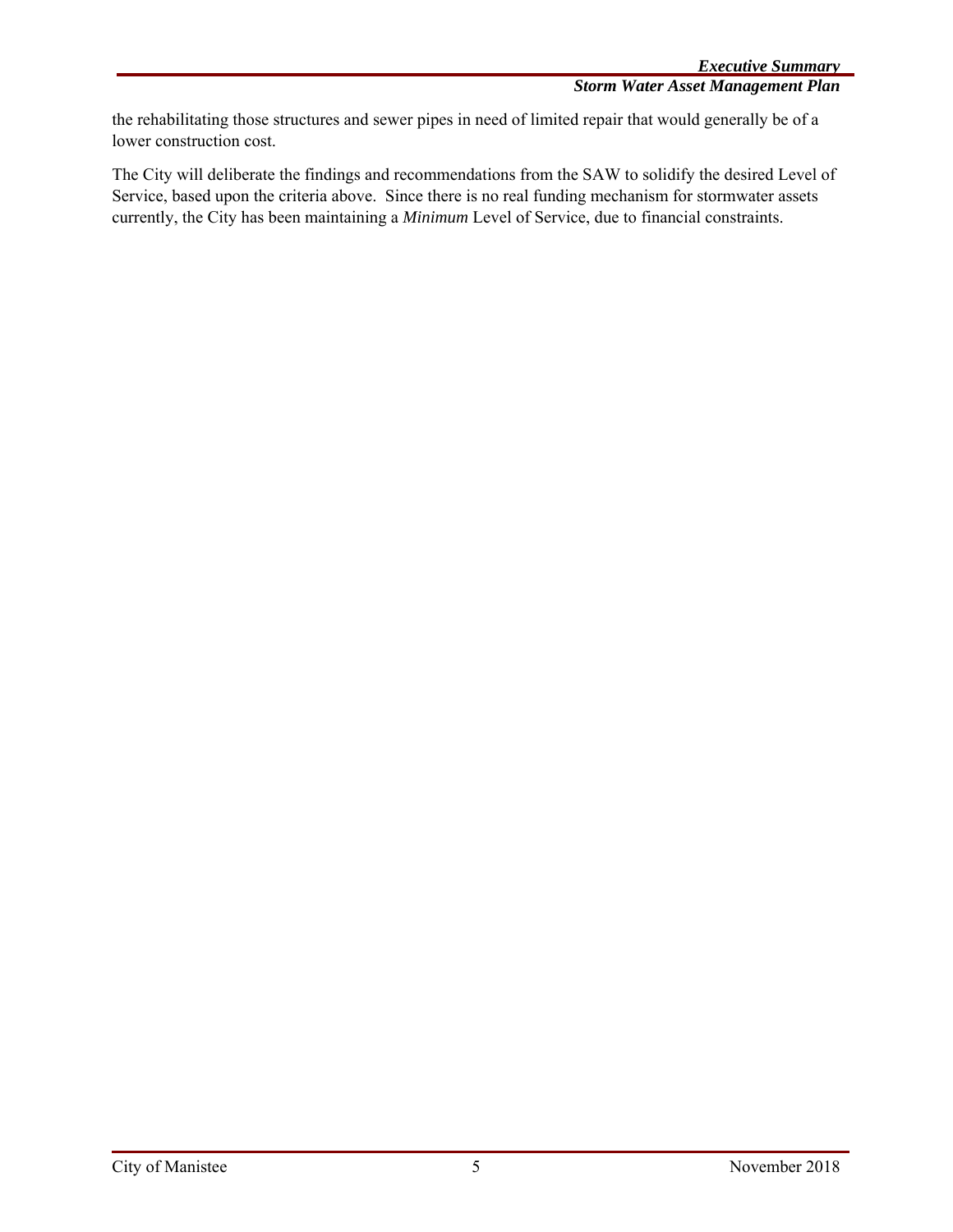## **Part 3: Criticality (Risk)**

For each asset in the City's storm water system, a criticality/risk analysis was performed to determine and prioritize the City's key components. Risk is the product of the Likelihood of Failure (LoF) and Consequence of Failure (CoF), as shown below.

### **RISK = LoF x CoF**

Likelihood of Failure (LoF) for sewer and manhole assets is primarily based on the physical condition of the asset as inspected in the field. The grading system is based on a scale of 1 -5. The lowest grade of 1 is an unlikely probability of failure, with the highest grade of 5 being imminent probability of failure. Based on the condition assessments and the field inspections, the Likelihood of Failure (LoF) was calculated for pipes and manholes. For those pipes and manholes which could not be inspected, and estimated LoF was determined. Table ES-2 provides a summary of the system as it relates to a low, medium, or high probability of failure of the mainline storm sewers in the system.

*Table ES-2: Likelihood of Failure (LoF) – Mainline Storm Sewers* 

| LoF    | Pipe Segments | Length  | Percent  |
|--------|---------------|---------|----------|
| Low    | 564           | 95,982  | 76.7%    |
| Medium | 103           | 20,969  | $16.7\%$ |
| High   | 33            | 8,218   | 6.6%     |
| Total  | 700           | 125,169 | 100%     |

Next, the Consequence of Failure (CoF) was calculated and scored for each asset. The Consequence of Failure (CoF) is aggregating the empirical value associated with failure of an asset as it directly and indirectly pertains to social, environmental, and economic (cost) implications.

Finally, the Risk was calculated for each sewer and manhole in the system. Table ES-3 provides a summary of the system as it relates to low, medium, or high-Risk prioritization for the mainline storm sewers in the system.

| Risk   | Pipe Segments | Length  | Percent |
|--------|---------------|---------|---------|
| Low    | 197           | 34,955  | 28.0%   |
| Medium | 411           | 66,882  | 53.4%   |
| High   | 92            | 23,332  | 18.6%   |
| Total  | 700           | 125,169 | 100%    |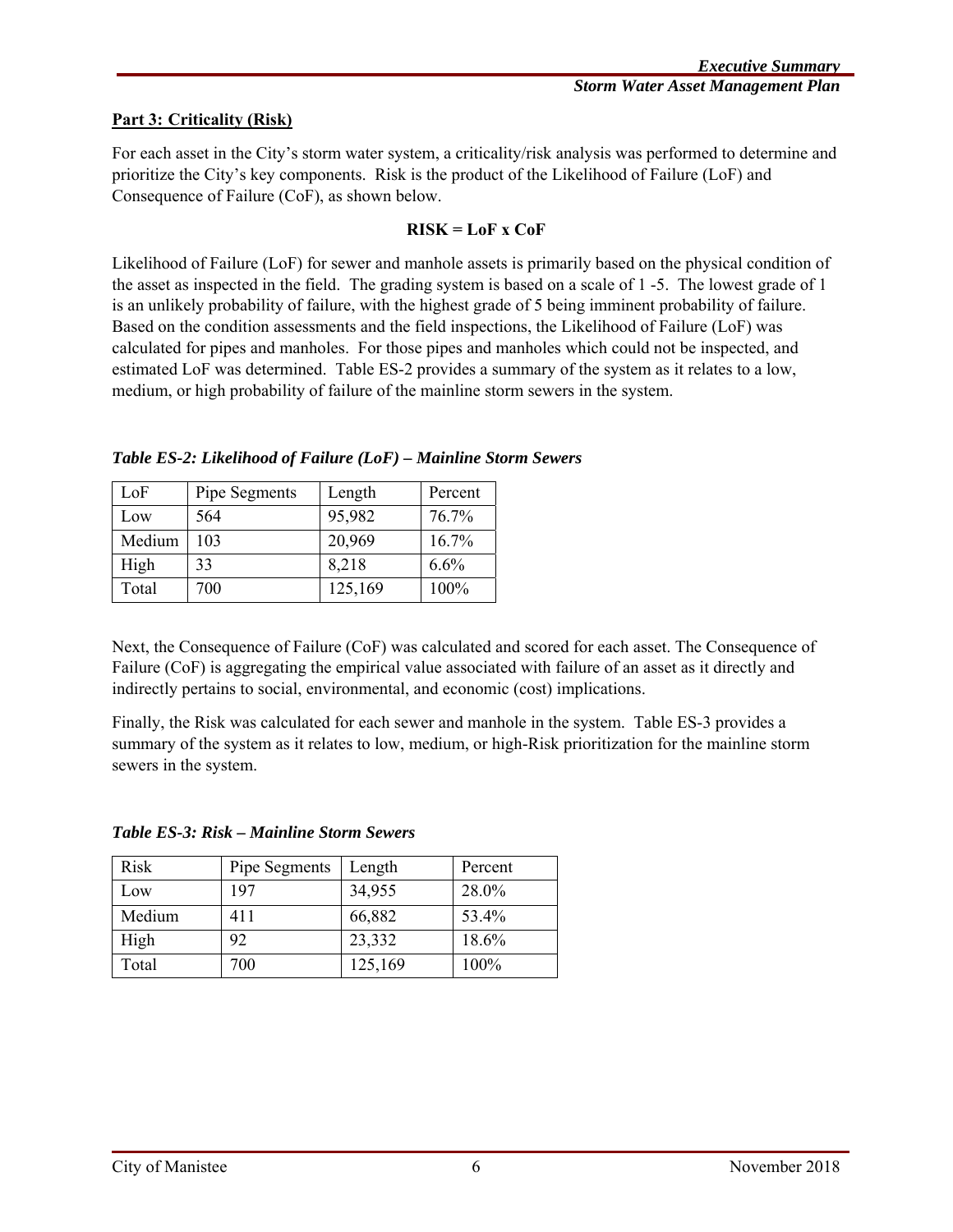### **Part 4: Capital Improvement Plan**

The Capital Improvement Plan (CIP) is the culmination of all the parts of the Asset Management Plan (AMP). Reviewing the results of the storm water system Inventory & Condition Assessment, Level of Service (LOS) determination, Criticality (Risk), Revenue Structure, and preliminary CIP project lists, a process was worked through to categorize and prioritize the final CIP. The resulting CIP plan includes the following projects:

1. Storm Sewer & Catch Basin Lead Cleaning and Televising Level of Service - Minimum to Medium Construction Cost - \$640,000 to \$1,100,000

To completely evaluate the City's storm system, we recommend that cleaning and televising be incorporated of the remaining system not captured in the SAW Grant. This includes remaining mainline storm sewer and all catch basin leads. The construction costs associated below were developed from unit pricing in the SAW grant and do not include design or construction engineering. It is anticipated that this project will be performed on a long term incremental basis as funding allows. The cycle and frequency of this program has not been determined to date. Costs to clean and televise the mainline storm sewer (ES-4) and the catch basin leads (ES-5) are shown below.

| Table ES-4: Cleaning & Televising Costs - Mainline Storm Sewer |  |  |  |
|----------------------------------------------------------------|--|--|--|
|                                                                |  |  |  |

| Diameter<br>(in) | Length<br>(f <sup>t</sup> ) | <b>CCTV</b><br>$\frac{\int f(t)}{2}$ | <b>CCTV</b><br>Cost | $$/ft$ for<br>Light<br>Cleaning | $$/ft$ for<br>Heavy<br>Cleaning | 75%<br>Light<br>25%<br>Heavy<br>Clean Cost | 75%<br>Heavy<br>25% Light<br>Clean Cost |
|------------------|-----------------------------|--------------------------------------|---------------------|---------------------------------|---------------------------------|--------------------------------------------|-----------------------------------------|
| $4 - 12$         | 34150                       | \$1.05                               | \$35,858            | \$1.15                          | \$3.00                          | \$51,118                                   | \$86,656                                |
| $15 - 21$        | 33244                       | \$1.05                               | \$34,906            | \$2.00                          | \$4.70                          | \$83,318                                   | \$133,808                               |
| $24 - 36$        | 24152                       | \$1.05                               | \$25,359            | \$4.20                          | \$16.50                         | \$157,138                                  | \$324,238                               |
| 42-48            | 11340                       | \$1.05                               | \$11,907            | \$4.75                          | \$22.00                         | \$90,543                                   | \$200,576                               |
| 54-66            | 4767                        | \$1.05                               | \$5,005             | \$5.50                          | \$27.50                         | \$45,881                                   | \$104,872                               |
| Total            | 107653                      | \$1.05                               | \$113,036           | ۰                               |                                 | \$427,998                                  | \$850,149                               |
|                  |                             | 051000                               | 0.60000             |                                 |                                 |                                            |                                         |

Total Cleaning  $\&$  Televising Cost =  $$540,000$   $$960,000$ 

| Table ES-5: Cleaning & Televising Costs - Catch Basin Leads |  |
|-------------------------------------------------------------|--|
|-------------------------------------------------------------|--|

| Diameter<br>(in) | Length<br>(f <sup>t</sup> ) | <b>CCTV</b><br>$\frac{\int f}{\int f}$ | <b>CCTV</b><br>Cost | $$/ft$ for<br>Light<br>Cleaning | $$/ft$ for<br>Heavy<br>Cleaning | 75%<br>Light<br>25%<br>Heavy<br>Clean Cost | 75%<br>Heavy<br>25% Light<br>Clean Cost |
|------------------|-----------------------------|----------------------------------------|---------------------|---------------------------------|---------------------------------|--------------------------------------------|-----------------------------------------|
| $4 - 12$         | 34161                       | \$1.05                                 | \$35,869            | \$1.15                          | \$3.00                          | \$51,134                                   | \$86,683                                |
| $15 - 21$        | 1394                        | \$1.05                                 | \$1,464             | \$2.00                          | \$4.70                          | \$3,494                                    | \$5,611                                 |
| $24 - 36$        | 475                         | \$1.05                                 | \$499               | \$4.20                          | \$16.50                         | \$3,092                                    | \$6,381                                 |
| Total            | 36030                       | \$1.05                                 | \$37,831            |                                 |                                 | \$57,720                                   | \$98,674                                |
|                  |                             |                                        | $T_1$ , $1 \cap 1$  | $0 \pi 1$                       | $\sim$ $\sim$                   | 0.100000                                   | 0110000                                 |

Total Cleaning  $&$  Televising Cost =  $$100,000$   $$140,000$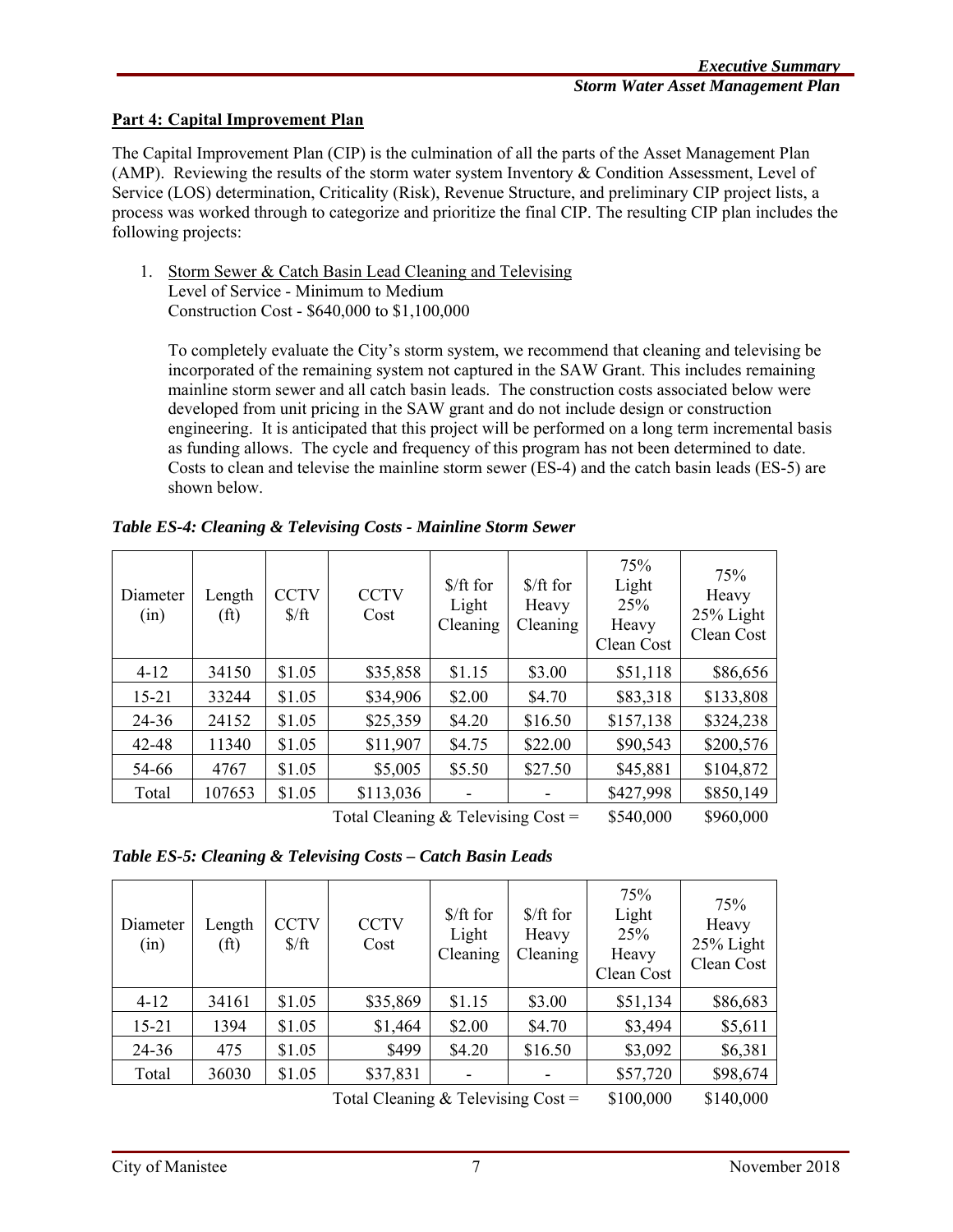#### 2. Storm Sewer Rehabilitation Level of Service - Minimum to Medium Construction Cost - \$670,000

The following factors were evaluated to prioritize CIP projects: structural defects, LoF (4 or greater), CoF, and Risk. Once all factors were accounted for, the sewer pipes where placed into categories of replacement, trenchless rehabilitation, and/or pipe repair. Recommendations were then established and discussed with the City. A comprehensive Summary Table (Table ES-6) is included below for the storm sewer televised in the SAW which exhibited structural deficiencies and should be rehabilitated. Construction costs do not include contingency or engineering fees.

| <b>Segment</b><br><b>Reference ID</b> | <b>Upstream</b><br><b>Manhole ID</b> | <b>Downstream</b><br><b>Manhole ID</b> | LOF            | <b>Risk</b> | <b>Rehab Type</b>       | <b>Construction Cost</b> |
|---------------------------------------|--------------------------------------|----------------------------------------|----------------|-------------|-------------------------|--------------------------|
| $\overline{\mathbf v}$                | $\overline{\mathbf v}$               | $\overline{\mathbf{v}}$                | v              |             | <b>IT</b>               | ĮТ                       |
| 6970                                  | 3560                                 | 3559                                   | 4.1            |             | 16.7 CIPP               | \$70,916                 |
| 6063                                  | 3361                                 | 3360                                   | 4              |             | 14.7 CIPP               | \$38,275                 |
| 7333                                  | 3115                                 | 3116                                   | 4.1            |             | 14.0 CIPP               | \$23,480                 |
| 7382                                  | 3120                                 | 3119                                   | 4.1            |             | 12.6 CIPP               | \$21,160                 |
| 6087                                  | 3366                                 | 3363                                   | 4              |             | $12.3$ CIPP             | \$18,302                 |
| 7526                                  | 3541                                 | 5575                                   | 4              |             | 12.3 CIPP               | \$38,276                 |
| 7054                                  | 3559                                 | 3389                                   | $\overline{3}$ |             | $12.3$ CIPP             | \$240,736                |
| 7225                                  | 3100                                 | 3102                                   | 4.2            |             | 11.9 CIPP               | \$15,789                 |
| 7220                                  | 3102                                 | 3101                                   | 4.1            |             | 11.6 CIPP               | \$15,901                 |
| 7515                                  | 3551                                 | 3549                                   | 4.1            |             | 10.9 CIPP               | \$3,190                  |
| 7532                                  | 3537                                 | 3540                                   | 4.1            |             | 10.9 CIPP               | \$10,131                 |
| 7337                                  | 3118                                 | 3117                                   | 3              |             | 10.3 CIPP               | \$9,195                  |
| 7349                                  | 3046                                 | 3047                                   | 3.1            |             | $10.1$ CIPP             | \$8,535                  |
| 7336                                  | 3116                                 | 3118                                   | 3              |             | 9.8 CIPP                | \$9,774                  |
| 6032                                  | 3385                                 | 4900                                   | 4.1            |             | 9.2 CIPP                | \$16,639                 |
| 7089                                  | 3548                                 | 3574                                   | 3.2            | $9.9$ SR    |                         | \$28,407                 |
| 7485                                  | 3247                                 | 3251                                   | 5.1            |             | $13.6$ SR - CIPP        | \$14,228                 |
| 7211                                  | 3096                                 | 3095                                   | 5.1            |             | 16.6 SR - Possible CIPP | \$13,109                 |
| 7232                                  | 3099                                 | 3100                                   | 5.1            |             | $10.2$ SR - multiple    | \$10,981                 |
| 7505                                  | 3555                                 | 3558                                   | 4              |             | 13.0 SR & CIPP          | \$32,634                 |
| 7509                                  | 3549                                 | 3555                                   | 3.1            |             | 8.8 SR & CIPP           | \$20,277                 |
| 6099                                  | 3351                                 | 3350                                   | 4              |             | 8.0 SR & CIPP           | \$12,259                 |
|                                       |                                      |                                        |                |             |                         |                          |
|                                       |                                      |                                        |                |             | $Total =$               | \$670,000                |

### *Table ES-6: Storm Sewer Rehabilitation Costs*

Note: CIPP = Cured In Place Pipe Lining. SR = Spot Repair.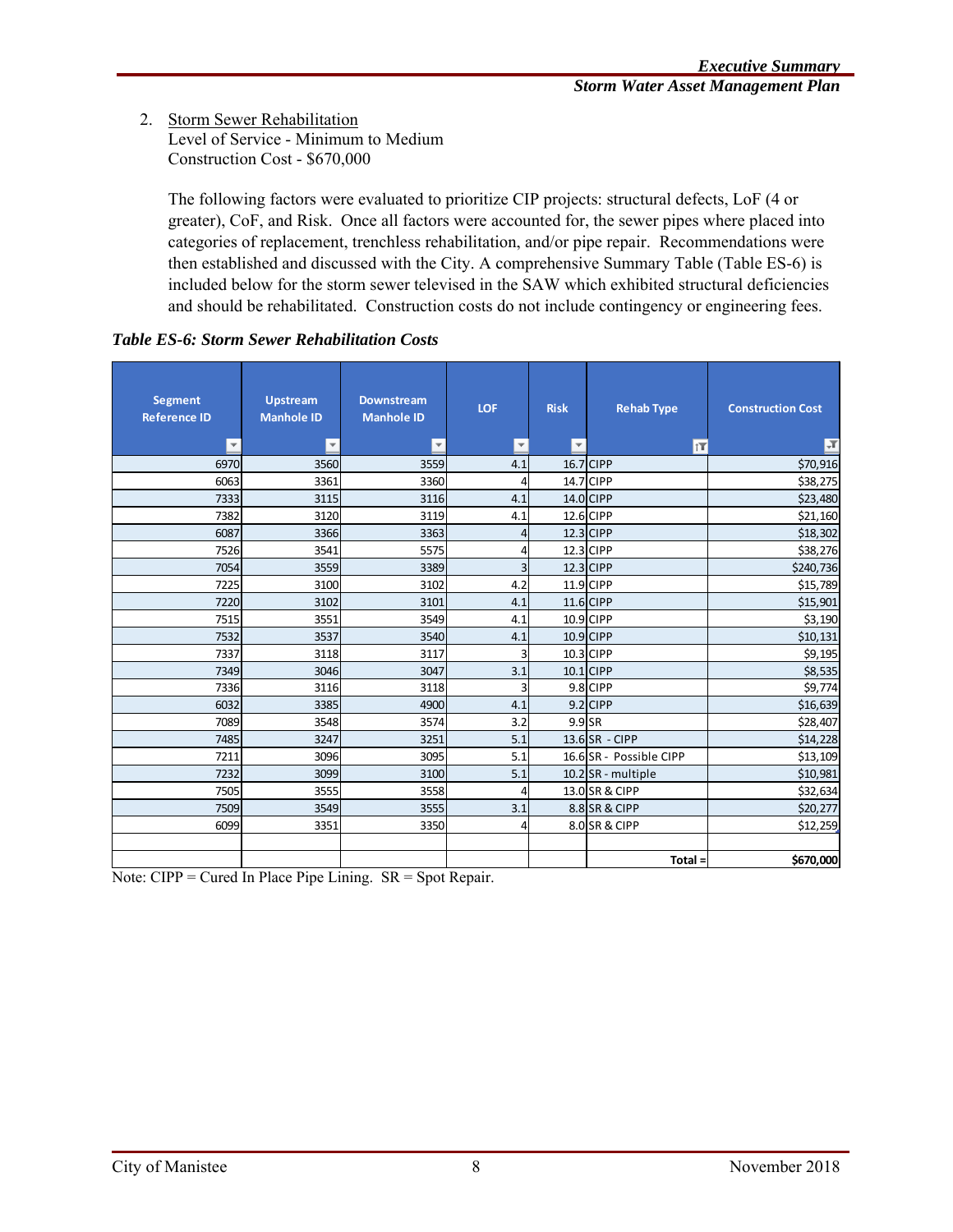3. Storm Sewer Master Plan – Expand Collection System Level of Service – Medium to High Construction Cost – \$2,880,000

There are several areas throughout the City which currently have limited or no storm sewer facilities available. The City has further identified the locations within these areas where significant ponding and/or flooding historically occur. A feasibility analysis was performed to identify which locations could be readily serviced by gravity to existing storm sewers adjacent to the problematic locations. A summary of proposed storm sewer infrastructure improvements for each locations and associated costs is in Table ES-7.

There are several locations where the existing drainage structures have been altered to become infiltration basins during the City's Combined sewer separation project. A possible solution to constructing new storm sewers at these locations would be to replace the failing infiltration basins with larger infiltration basins to provide more capacity. New infiltration basins will likely require additional O&M to maintain their functionality. The replacement of infiltration basins versus installing new storm sewers will be evaluated on a case by base basis as the final design at each location is completed.

For project cost estimating purposes, a unit cost of \$150/ft was developed based on current industry costs. Design and construction engineering have also included at 20% of the construction estimate.

| <b>Street</b>           | From         | To               | Sewer<br>Main<br>Length | <b>Estimated Cost</b><br>of Storm Sewer<br>Construction | <b>Street</b>         | From               | To                   | Sewer<br>Main<br>Length | <b>Estimated Cost</b><br>of Storm Sewer<br>Construction |
|-------------------------|--------------|------------------|-------------------------|---------------------------------------------------------|-----------------------|--------------------|----------------------|-------------------------|---------------------------------------------------------|
| 8th                     | $US-31$      | Davis            | 1.000                   | \$180,000                                               | Jackson               | Jefferson          | Washington           | 320                     | \$58,000                                                |
|                         |              |                  |                         |                                                         | Ouincy                | Cleveland          | Washington           | 310                     | \$56,000                                                |
| Hopkins                 | 6th          | 8th              | 660                     | \$119,000                                               | 5th Ave.              | Short              | Fremont              | 1,050                   | \$189,000                                               |
|                         |              |                  |                         |                                                         | 4th Ave.              | Franklin           | Fremont              | 280                     | \$50,000                                                |
| 6th                     | Hancock      | Hopkins          | 120                     | \$22,000                                                | 2nd Ave.              | Ford               | Franklin             | 300                     | \$54,000                                                |
|                         |              |                  |                         |                                                         | Hughes                | Ford               | Melitzer             | 940                     | \$169,000                                               |
| Koscuisk<br>$\mathbf O$ | 12th         | 14th             | 540                     | \$97,000                                                | Saint<br>Marys<br>Pky | Duffy              | Dead End             | 1,600                   | \$288,000                                               |
| 14 <sub>th</sub>        | Koscuisko    | Maywood          | 300                     | \$54,000                                                | Ford                  | Groves             | Saint<br>Marys Pky   | 320                     | \$58,000                                                |
| Maywood                 | 14th         | Grand            | 600                     | \$108,000                                               | Duffy                 | Groves             | Saint<br>Marys Pky   | 140                     | \$25,000                                                |
| 15 <sub>th</sub>        | Maywood      | Vine             | 340                     | \$61,000                                                | Fremont               | Saint<br>Marys     | Hughes               | 320                     | \$58,000                                                |
| Grand                   | Maywood      | Vine             | 320                     | \$58,000                                                | Melitzer              | Pky                |                      |                         |                                                         |
| Vine                    | Grand        | 14th             | 960                     | \$173,000                                               | 1st Ave.              | Hughes<br>Melitzer | 3rd Ave.<br>Dead End | 710<br>460              | \$128,000<br>\$83,000                                   |
|                         |              |                  |                         |                                                         | 2nd Ave.              | Fremont            | Dead End             | 950                     | \$171,000                                               |
| 14th                    | Vine         | Manistee         | 300                     | \$54,000                                                | 5th Ave.              | Melitzer           | Monroe               | 900                     | \$162,000                                               |
| Manistee                | 14th         | 13 <sub>th</sub> | 320                     | \$58,000                                                | 4th Ave.              | Melitzer           | Monroe               | 900                     | \$162,000                                               |
| Lincoln                 | US-31        | Jefferson        | 270                     | \$49,000                                                | 3rd Ave.              | Hastings           | Dead End             | 360                     | \$65,000                                                |
| Jefferson               | Van<br>Buren | Jackson          | 280                     | \$50,000                                                | Hastings              | 4th Ave.           | 3rd Ave.             | 130                     | \$23,000                                                |

#### *Table ES-7: Proposed Storm Sewer Improvements*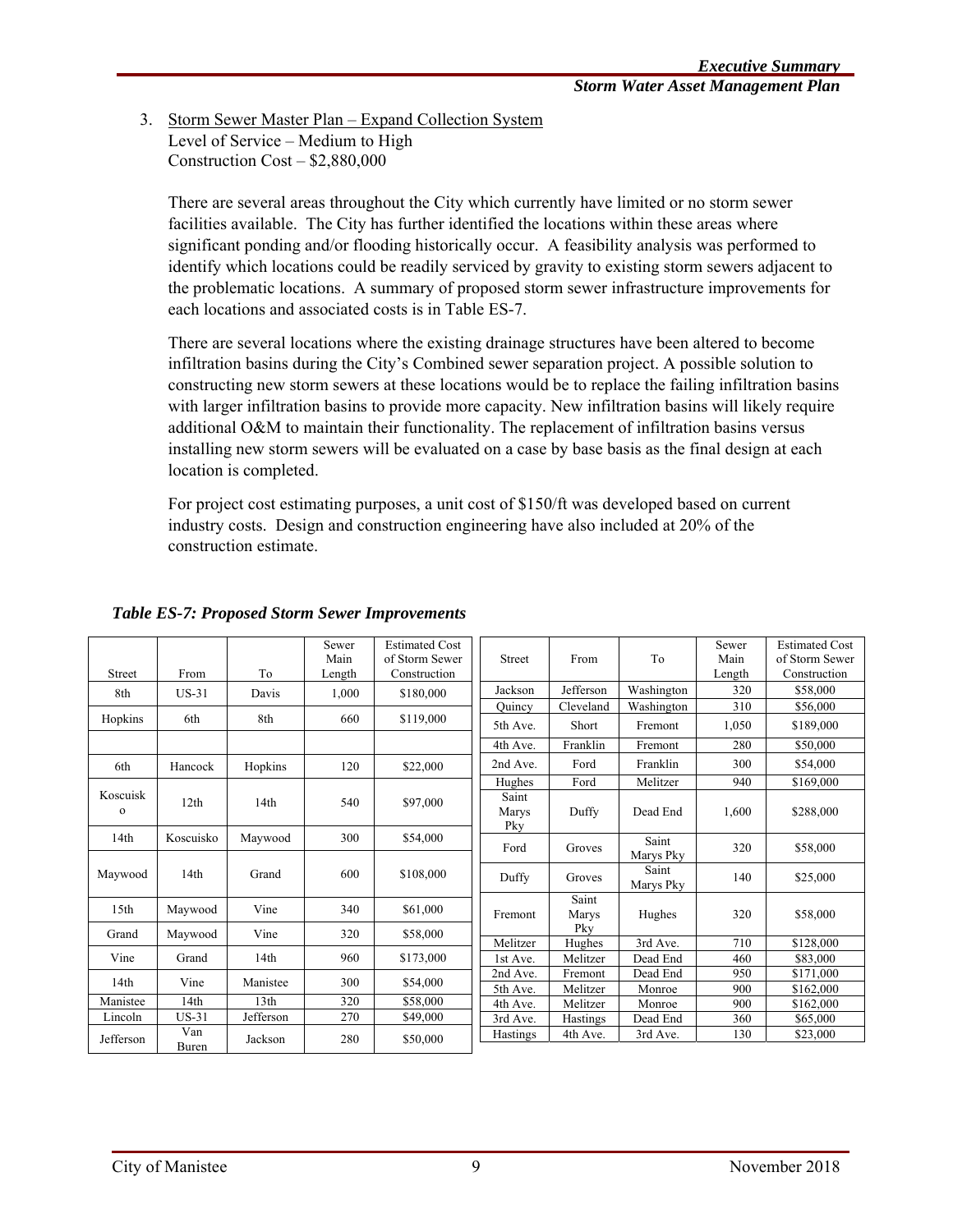4. Feasibility Study / Analysis

Level of Service – Medium to High Construction Cost – Unknown

There are several locations within the City with historic flooding and/or ponding at locations were current stormwater infrastructure exists. The City has identified the following locations.

- Maple Street & River Street
- $\bullet$  6<sup>th</sup> Street and US-31 (Cypress Street)
- $\bullet$   $7<sup>th</sup>$  Street and Ramsdell Street
- Vine Streetand  $16<sup>th</sup>$  Street
- US-31 (Arthur Street) near the Super 8 hotel

These locations are frequently monitored by the City during precipitation events. A study at each location should be performed to determine capacity/hydraulic constraints and include recommendations from mitigating the flooding issues. Locations along US-31 will need to be coordinated with MDOT along with cost sharing considerations for the study and construction improvements.

### 5. Annual Operations and Maintenance

We recommended the City incorporate sufficient funds for the annual operations and maintenance budget for the following O&M activities.

- 1. Cleaning Catch Basins
	- a. Continue cleaning system catch basins program. Currently the City performs cleaning of approximately 1/3 of drainage structures annually.
- 2. Catch Basin investigations
	- a. Perform investigations of catch basins, which were not completed in the SAW Grant. The investigation should include capturing video of the structure in the 360-degree format including a measurement device similar to a surveyors Philadelphia rod.
	- b. Incorporate video media into GIS / Asset Management software system
- 3. Maintenance of GIS / Asset Management software system
	- a. Incorporate new record drawings
	- b. General updates of GIS system and feature attributes
	- c. Update collection system maps based on development
	- d. Include costs for software annual technical subscription / updates
- 4. Training and Development
	- a. Continuing Education for City Staff
	- b. Software training
	- c. NASSCO PACP/MACP/LACP certification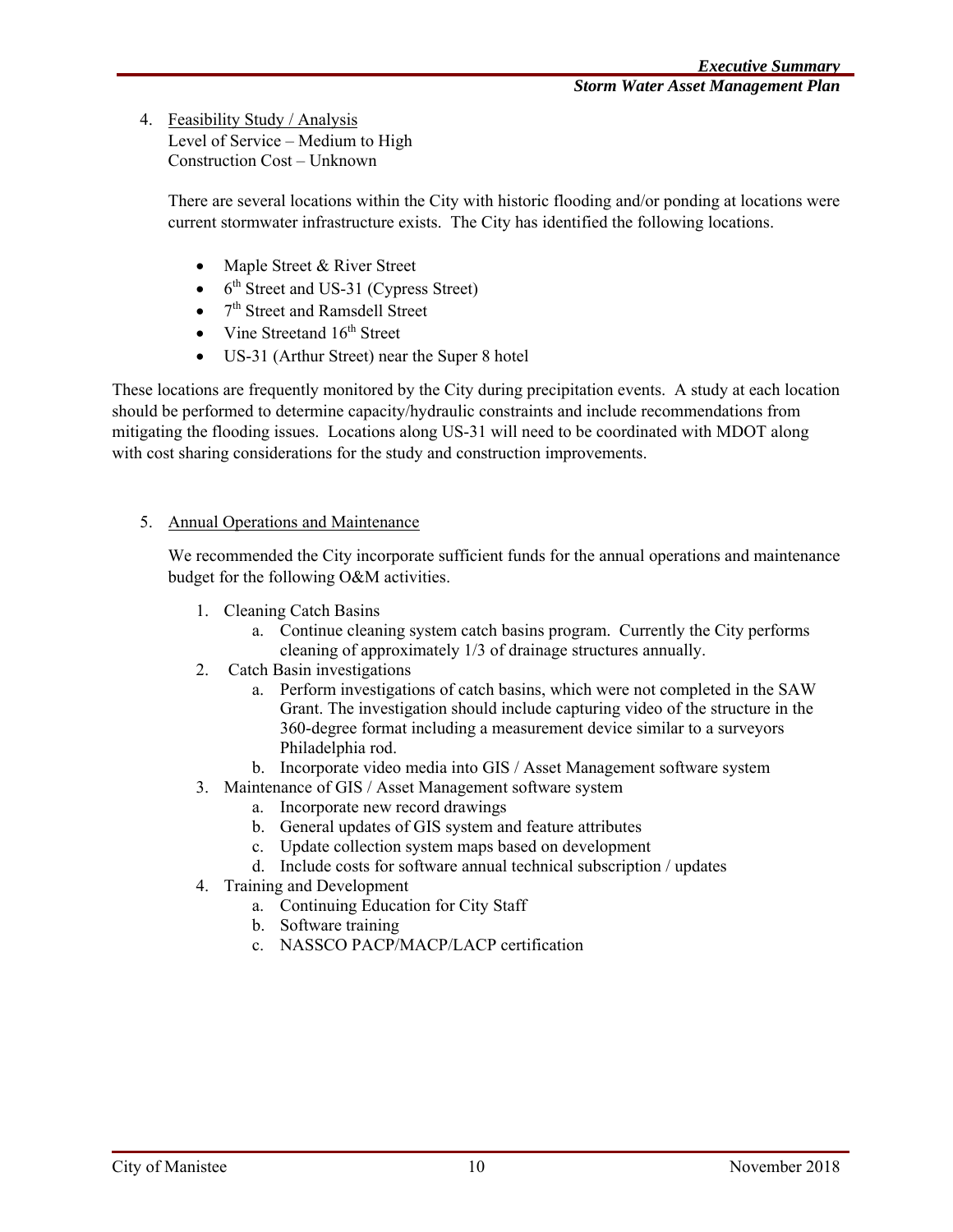## **Part 5: Revenue Structure**

The City contracted Stantec (formally Burton & Associates in 2014 to perform a comprehensive sewer and water rate study. This study was related to wastewater rates only. The City does not have a separate stormwater funding source, other than their street fund, grant funds or in association with other capital improvement projects.

There is a potential for limited stormwater rehabilitation projects or stormwater master plan projects to be performed, but it is dependent of available funding from the City's current Transportation Improvement Program (TIP) if directly impacting the streets in question. There is also a possibility of storm sewer improvements to be performed within the City's MDEQ NPDES project using eligible funding from USDA-RD program. Future stormwater improvements will need to be funded as part of other capital improvement projects or with other grant or loan programs.

Ultimately, there is currently no revenue structure established for stormwater improvements. Financial review of the City's General Fund indicates that the City cannot fund standalone stormwater improvements. The capital improvement plan (CIP) projects developed in Part 4 herein cannot be sustainably funded by the City's General Fund without outside resources.